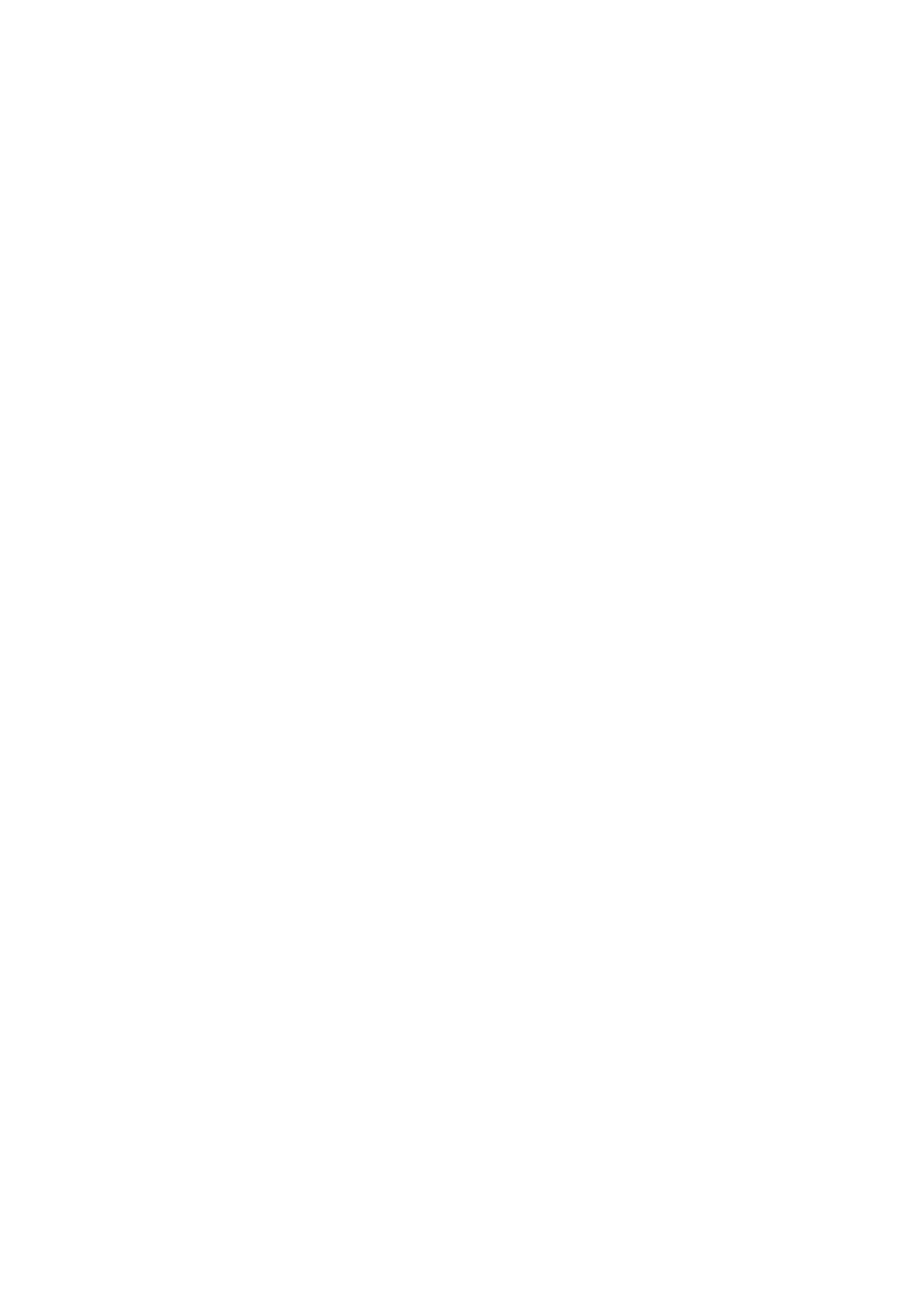*I certify that this public bill, which originated in the Legislative Assembly, has finally passed the Legislative Council and the Legislative Assembly of New South Wales.*

> *Clerk of the Legislative Assembly. Legislative Assembly, Sydney, , 2011*



New South Wales

# **Identification Legislation Amendment Bill 2011**

Act No , 2011

An Act to amend certain legislation to enable police officers and certain other public officials to require the removal of face coverings for identification purposes; to enable police officers to request the identities of persons in connection with the giving of move on directions; and to provide for identification procedures in connection with statutory declarations and affidavits.

*I have examined this bill and find it to correspond in all respects with the bill as finally passed by both Houses.*

*Assistant Speaker of the Legislative Assembly.*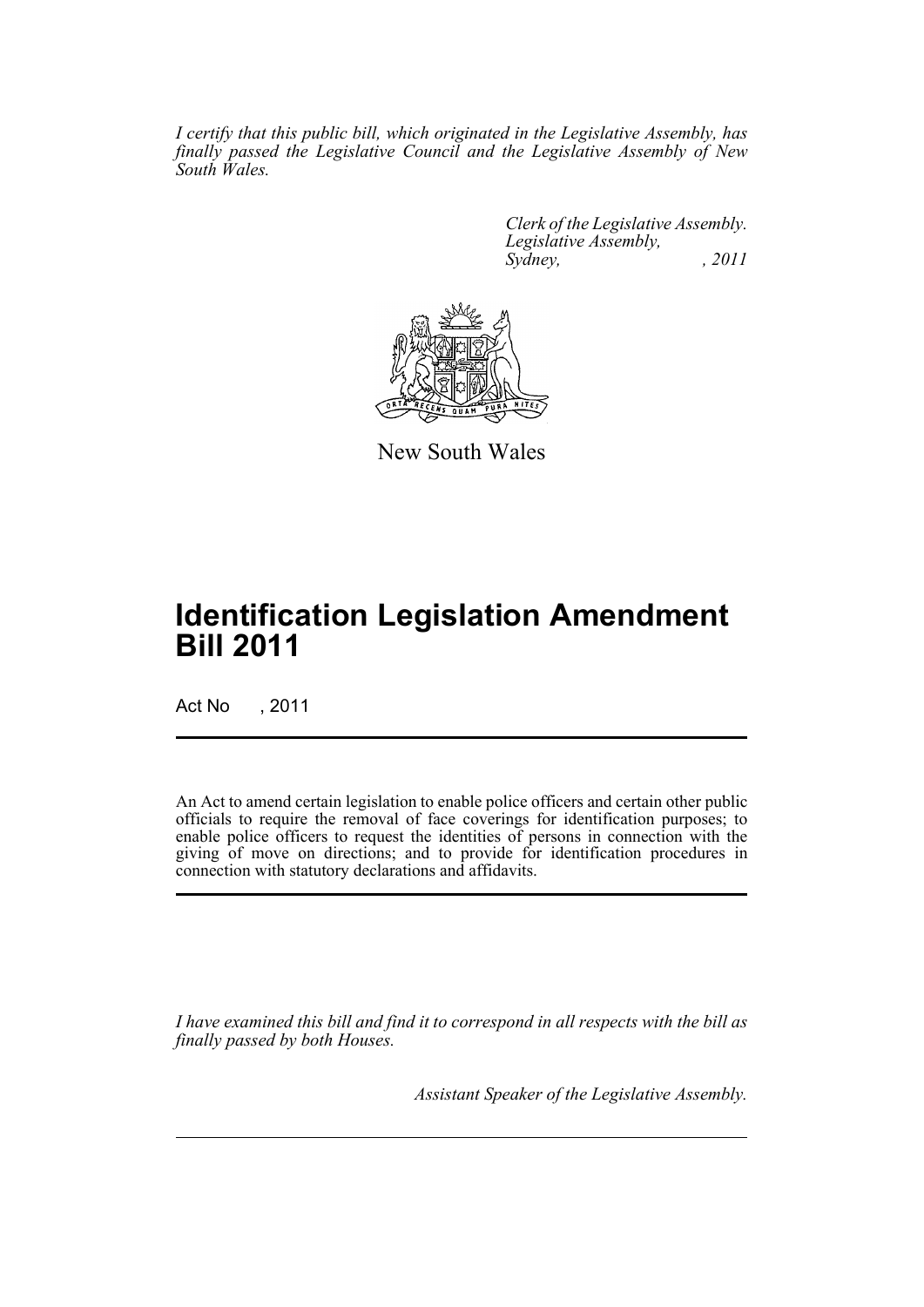# <span id="page-3-0"></span>**The Legislature of New South Wales enacts:**

## **1 Name of Act**

This Act is the *Identification Legislation Amendment Act 2011*.

# <span id="page-3-1"></span>**2 Commencement**

This Act commences on a day or days to be appointed by proclamation.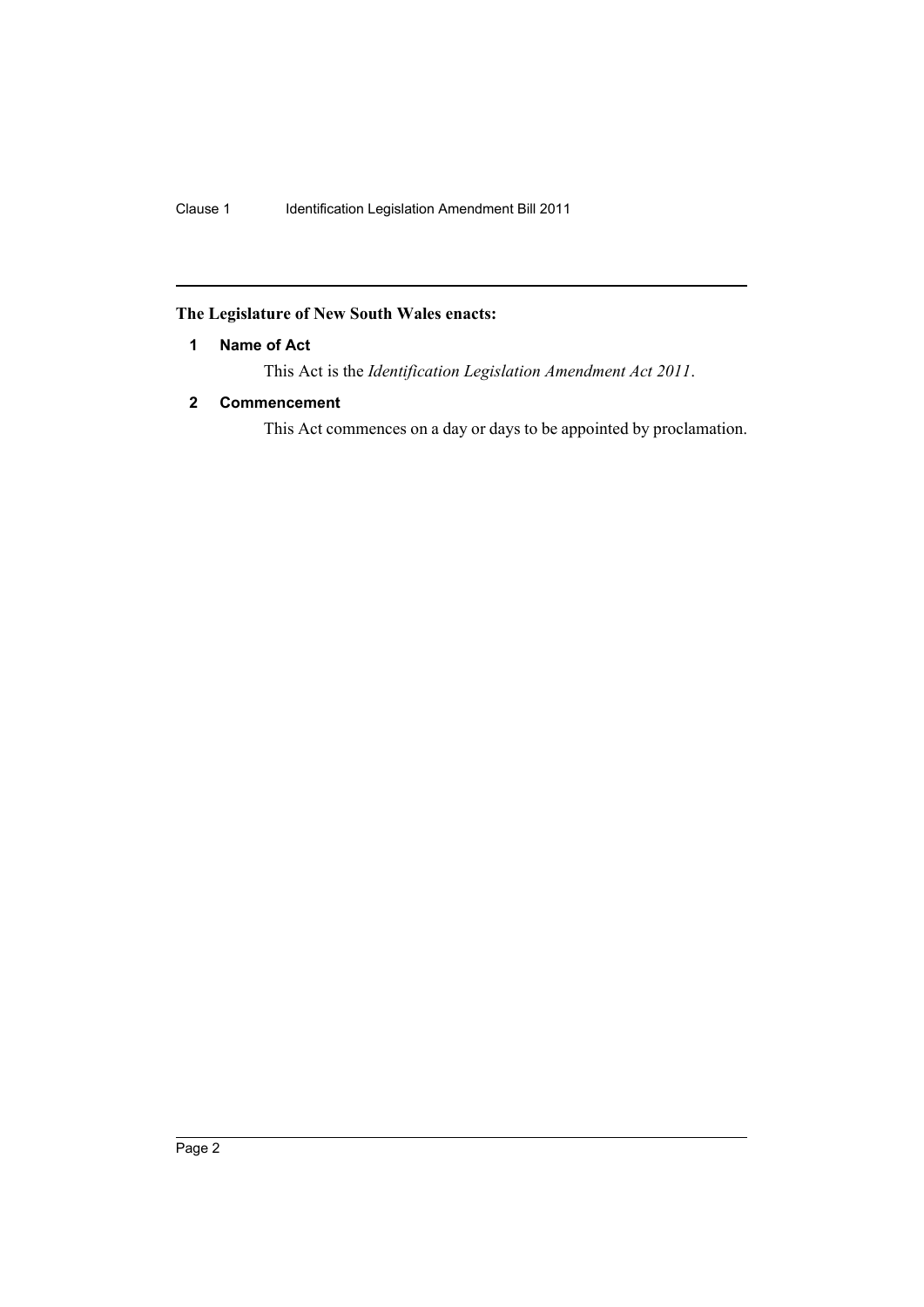```
Amendment of Law Enforcement (Powers and Responsibilities) Act 2002 
No 103
                                                                         Schedule 1
```
# <span id="page-4-0"></span>**Schedule 1 Amendment of Law Enforcement (Powers and Responsibilities) Act 2002 No 103**

## **[1] Section 3 Interpretation**

Insert in alphabetical order in section 3 (1):

*face* means a person's face:

- (a) from the top of the forehead to the bottom of the chin, and
- (b) between (but not including) the ears.

*face covering* means an item of clothing, helmet, mask or any other thing that is worn by a person and prevents the person's face from being seen (whether wholly or partly).

## **[2] Part 3, Division 1, heading**

Omit "**power**" from the heading. Insert instead "**powers**".

#### **[3] Section 11 Identity may be required to be disclosed**

Omit the note at the end of the section.

## **[4] Section 11 (2)**

Insert at the end of the section:

(2) A police officer may request a person whose identity is unknown to the officer to disclose his or her identity if the officer proposes to give a direction to the person in accordance with Part 14 for the person to leave a place.

**Note.** Section 201 sets out safeguards relating to requests made under this section.

## **[5] Part 3, Division 4**

Insert after Division 3:

## **Division 4 Removal of face coverings for identification purposes**

#### **19A Power of police officer to require removal of face coverings for identification purposes**

- (1) A police officer may require a person to remove any face covering worn by the person so as to enable the officer or another police officer to see the person's face if:
	- (a) the person has been lawfully required (whether under this or any other Act or a statutory instrument) by the officer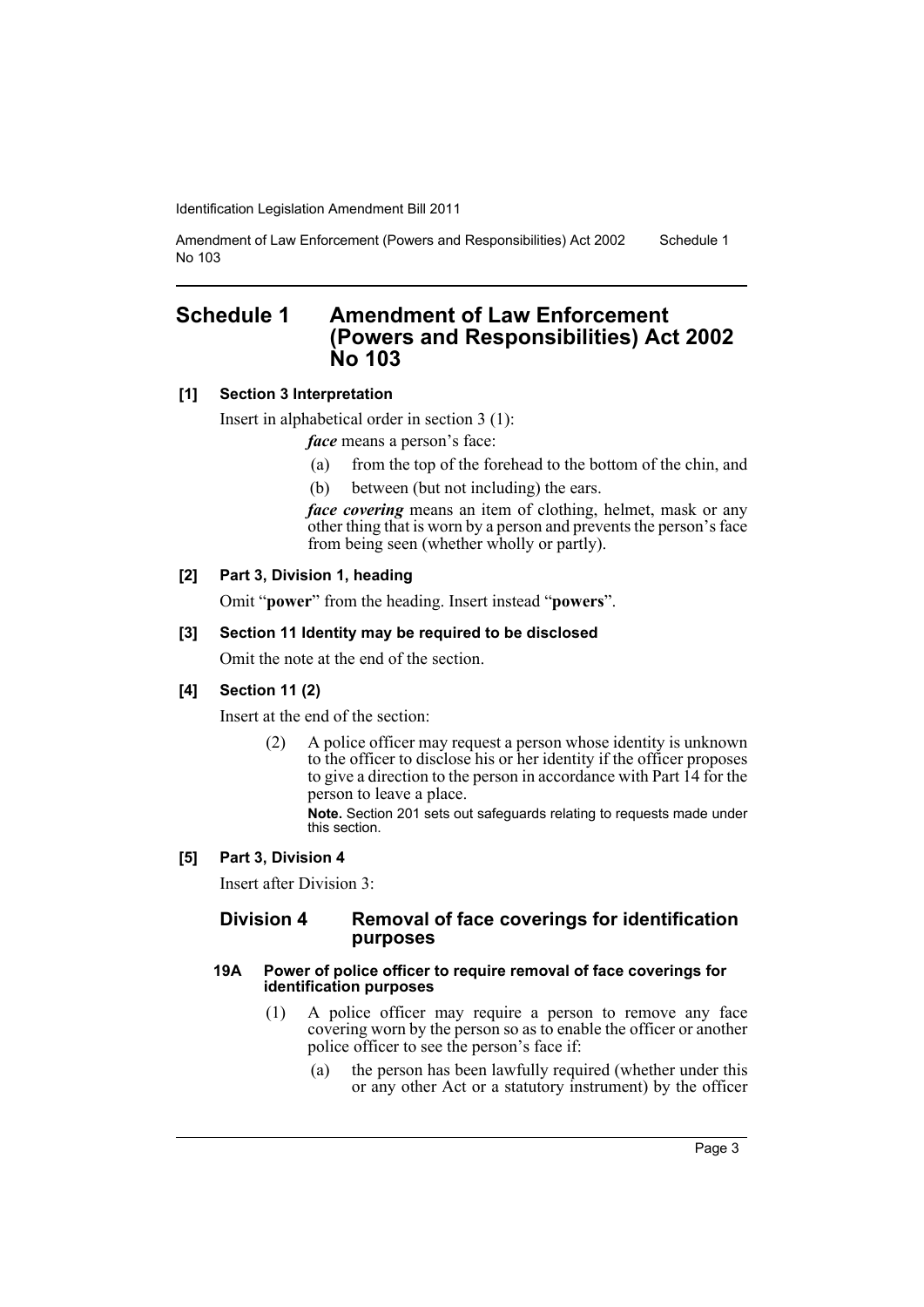Schedule 1 Amendment of Law Enforcement (Powers and Responsibilities) Act 2002 No 103

> requiring the removal of the covering to provide photographic identification, or

(b) the person has otherwise been lawfully required (whether under this or any other Act or a statutory instrument) by the officer requiring the removal of the covering to identify himself or herself or provide other identification particulars.

**Note.** Section 201 and subsection (3) set out safeguards relating to such a requirement.

- (2) A requirement may be made of a person under this section based on a lawful requirement of a kind referred to in subsection  $(1)$  (a) or (b) whether or not the person has complied with that lawful requirement.
- (3) A police officer who requires a person to remove a face covering under this section must, as far as is reasonably practicable, ensure that the following procedures are followed:
	- (a) the police officer must ask for the person's co-operation,
	- (b) the viewing of the person's face must be conducted:
		- (i) in a way that provides reasonable privacy for the person if the person requests privacy, and
		- (ii) as quickly as is reasonably practicable.
- (4) It is sufficient compliance with a requirement made under this section if only so much of the face covering as prevents the person's face from being seen is removed.
- (5) The removal of a face covering in compliance with a requirement made under this section, or the viewing of a person's face following any such removal, does not constitute the carrying out of a search of a person for the purposes of this Act.
- (6) In this section:

*lawfully required* means lawfully required or requested to provide the identification or information concerned in circumstances where a failure or refusal to comply with a requirement or request of that kind may constitute an offence.

*photographic identification* includes (but is not limited to) any of the following:

- (a) a driver licence (within the meaning of Part 2 of the *Road Transport (Safety and Traffic Management) Act 1999*),
- (b) a Photo Card (within the meaning of the *Photo Card Act 2005*) or any other kind of photo identity card (wherever issued),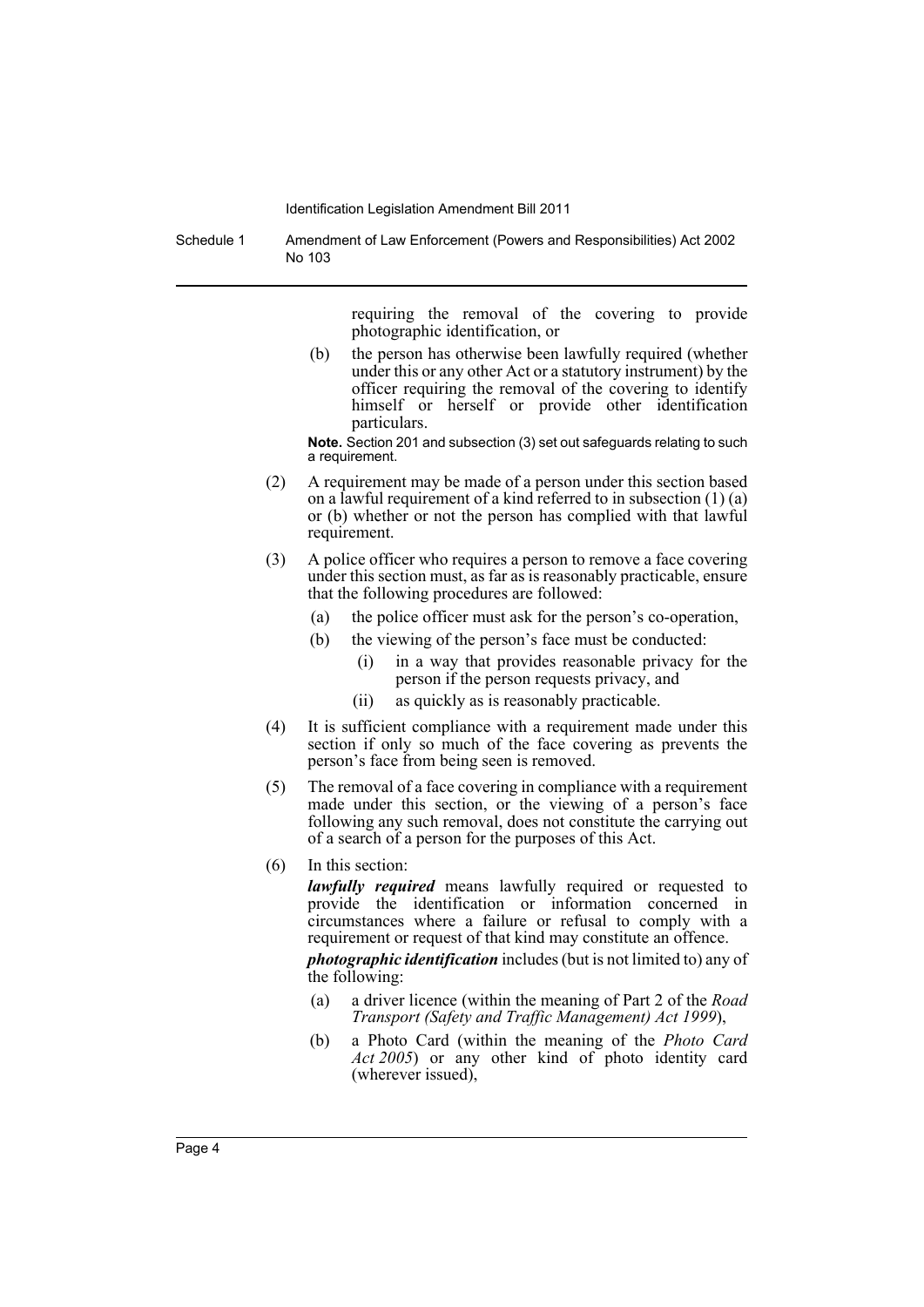Amendment of Law Enforcement (Powers and Responsibilities) Act 2002 No 103 Schedule 1

- (c) a passport (wherever issued),
- (d) any other licence, permit or authority bearing a photograph of its holder (wherever issued),
- (e) any other identification with a photograph that is identification of a kind prescribed by the regulations.

#### **19B Failure of person to remove face covering when required**

(1) A person who is required by a police officer in accordance with sections 19A and 201 to remove a face covering must not, without special justification, fail or refuse to comply with the requirement.

Maximum penalty:

- (a) in the case of a person who is required to remove a face covering following a request made to the person under section 14 (Power of police officer to request disclosure of driver or passenger identity)—50 penalty units or 12 months imprisonment, or both, or
- (b) in any other case—2 penalty units.
- (2) A person has a *special justification* for not removing a face covering if (and only if):
	- (a) the person has a legitimate medical reason for not removing the face covering, or
	- (b) the person has any other excuse for not removing the face covering that is an excuse of a kind prescribed by the regulations.
- (3) The onus of proof of a special justification lies on the person claiming to have the special justification.

#### **19C Division does not limit other police powers**

The provisions of this Division do not limit any power that a police officer may have (apart from this Division) to require a person to remove a face covering.

#### **[6] Section 201 Supplying police officer's details and giving warnings**

Insert "(including a power to require the removal of a face covering for identification purposes)" after "another person" in section 201 (3) (g).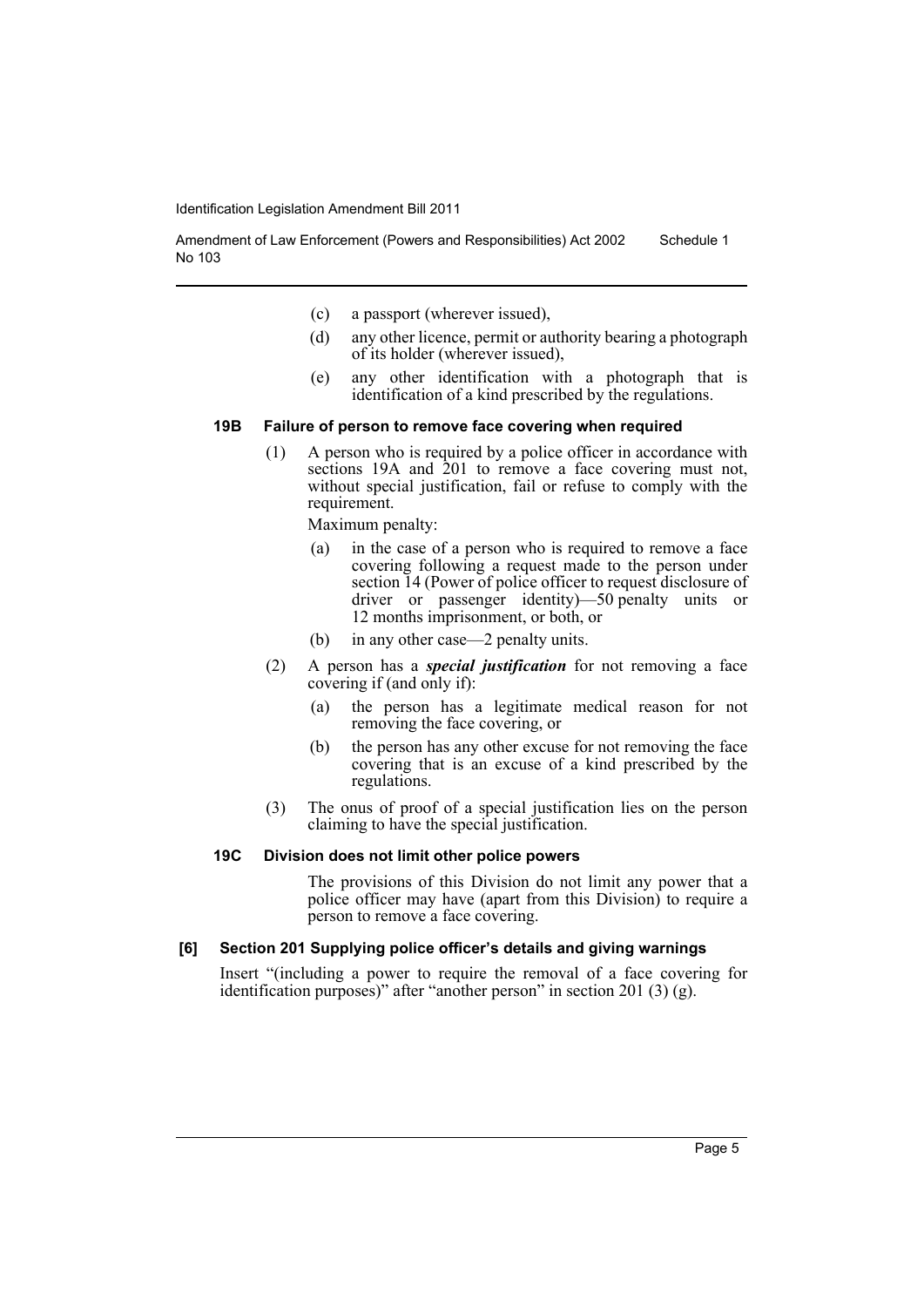Schedule 1 Amendment of Law Enforcement (Powers and Responsibilities) Act 2002 No 103

#### **[7] Section 242B**

Insert after section 242A:

#### **242B Monitoring of operation of Division 4 of Part 3 by Ombudsman**

- (1) For the period of 12 months after the commencement of Division 4 of Part 3, the Ombudsman is to keep under scrutiny the exercise of the functions conferred on police officers under that Division.
- (2) For that purpose, the Ombudsman may require the Commissioner of Police to provide information about the exercise of those functions.
- (3) The Ombudsman must, as soon as practicable after the expiration of that 12-month period, prepare a report of the Ombudsman's work and activities under this section and furnish a copy of the report to the Minister, the Minister for Police and Emergency Services and the Commissioner of Police.
- (4) The Ombudsman may in the report identify, and include recommendations for consideration by the Minister about, amendments that might appropriately be made to Division 4 of Part 3 with respect to the exercise of functions conferred on police officers under that Division.
- (5) The Ombudsman may at any time make a special report on any matter arising out of the operation of Division 4 of Part 3 to the Minister.
- (6) The Minister is to lay (or cause to be laid) a copy of any report made or furnished to the Minister under this section before both Houses of Parliament as soon as practicable after the Minister receives the report.
- (7) If a House of Parliament is not sitting when the Minister seeks to furnish a report to it, the Minister may present copies of the report to the Clerk of the House concerned.
- (8) A report presented to the Clerk of a House:
	- (a) is, on presentation and for all purposes, taken to have been laid before the House, and
	- (b) may be printed by authority of the Clerk of the House, and
	- (c) if printed by authority of the Clerk, is for all purposes taken to be a document published by or under the authority of the House, and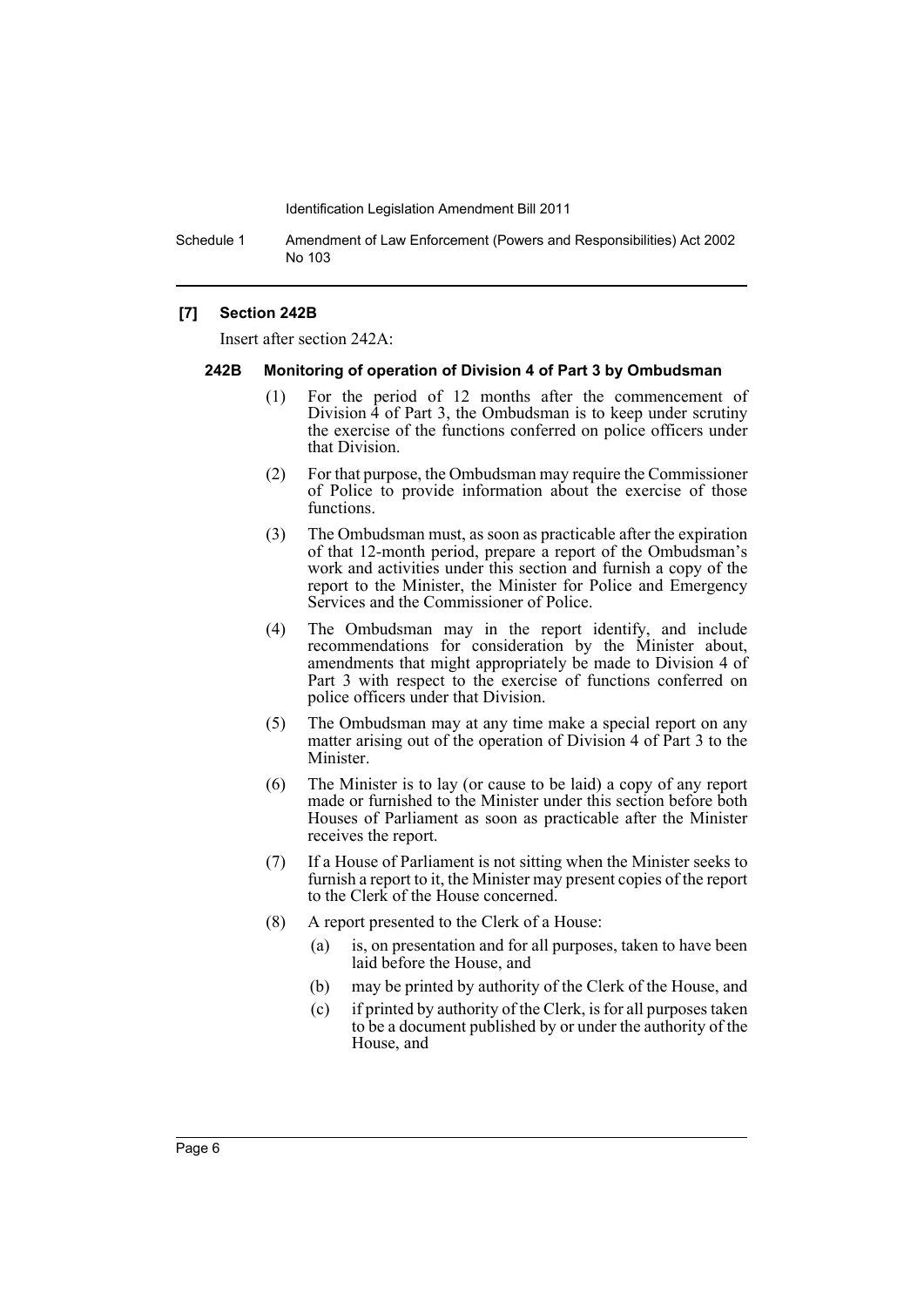Amendment of Law Enforcement (Powers and Responsibilities) Act 2002 No 103 Schedule 1

- (d) is to be recorded:
	- (i) in the case of the Legislative Council—in the Minutes of the Proceedings of the Legislative Council, and
	- (ii) in the case of the Legislative Assembly—in the Votes and Proceedings of the Legislative Assembly,

on the first sitting day of the House after receipt of the report by the Clerk.

## **[8] Schedule 5 Savings, transitional and other provisions**

Insert at the end of clause 1 (1):

*Identification Legislation Amendment Act 2011*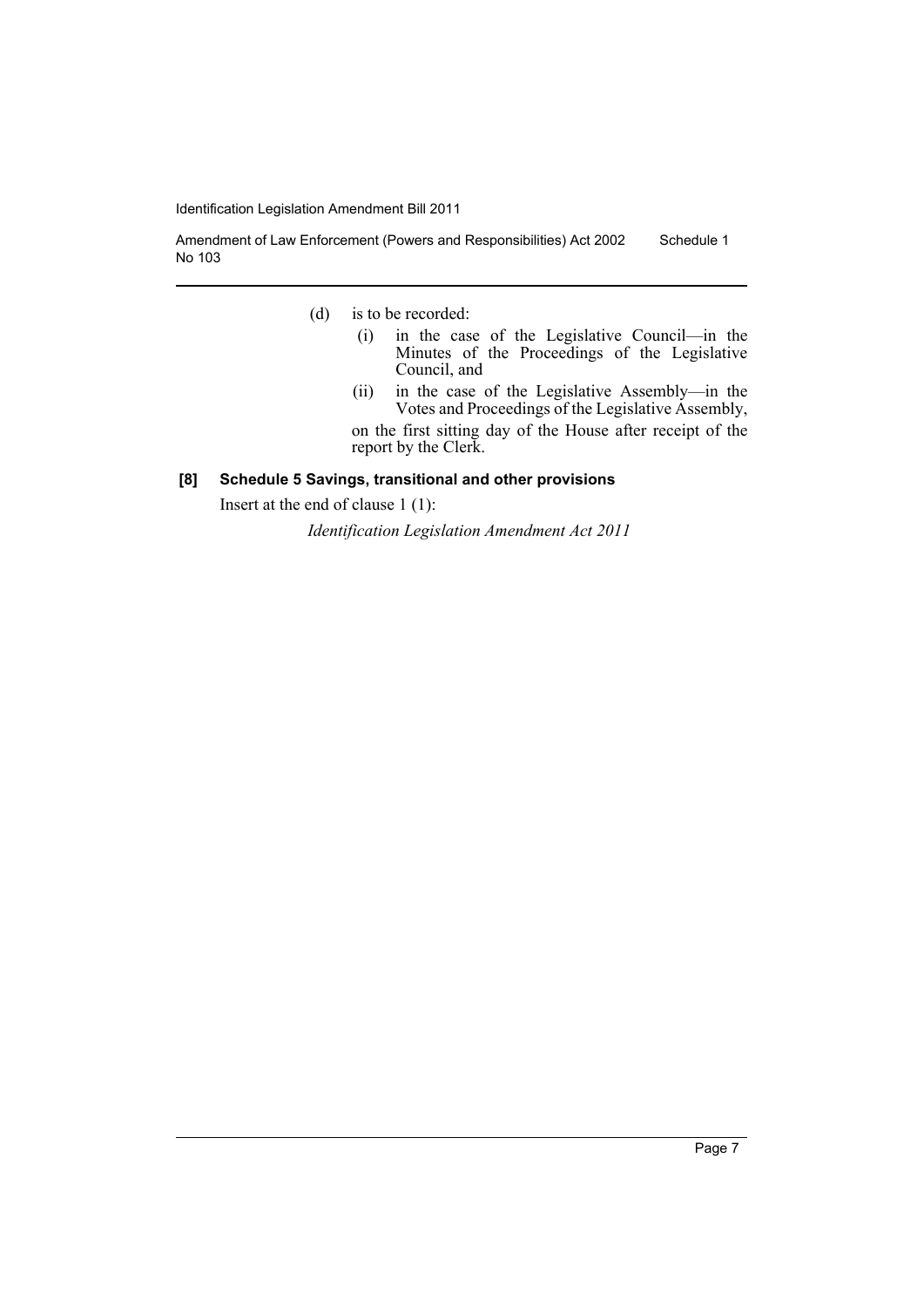# <span id="page-9-0"></span>**Schedule 2 Amendment of other legislation**

## **2.1 Children (Detention Centres) Act 1987 No 57**

#### **Section 32A Regulations**

Insert at the end of section  $32A$  (j) (v):

and

(vi) without limiting subparagraphs (iv) and (v), the identification of visitors (including the removal of face coverings within the meaning of the *Law Enforcement (Powers and Responsibilities) Act 2002* for that purpose),

## **2.2 Children (Detention Centres) Regulation 2010**

#### **Clause 34A**

Insert after clause 34:

### **34A Removal of face coverings by visitors**

- (1) A juvenile justice officer may require a visitor to remove any face covering worn by the visitor so as to enable the visitor's face to be seen by the officer or another juvenile justice officer or person assisting in following the procedures set out in subclause (2).
- (2) A juvenile justice officer who requires a visitor to remove a face covering under this clause must, as far as is reasonably practicable, ensure that the following procedures are followed:
	- (a) the juvenile justice officer must ask for the visitor's co-operation,
	- (b) the viewing of the visitor's face must be conducted:
		- (i) in a way that provides reasonable privacy for the visitor if the visitor requests privacy, and
		- (ii) as quickly as is reasonably practicable,
	- (c) the viewing of the face of a child under 12 years of age may only be conducted if a responsible person for the child is present during the viewing,
	- (d) if the visitor is 12 years old or older and requests it—the viewing of the visitor's face is to be conducted by a juvenile justice officer of the same sex as the visitor or, if a juvenile justice officer of that sex is unavailable, by another person of that sex at the direction of a juvenile justice officer,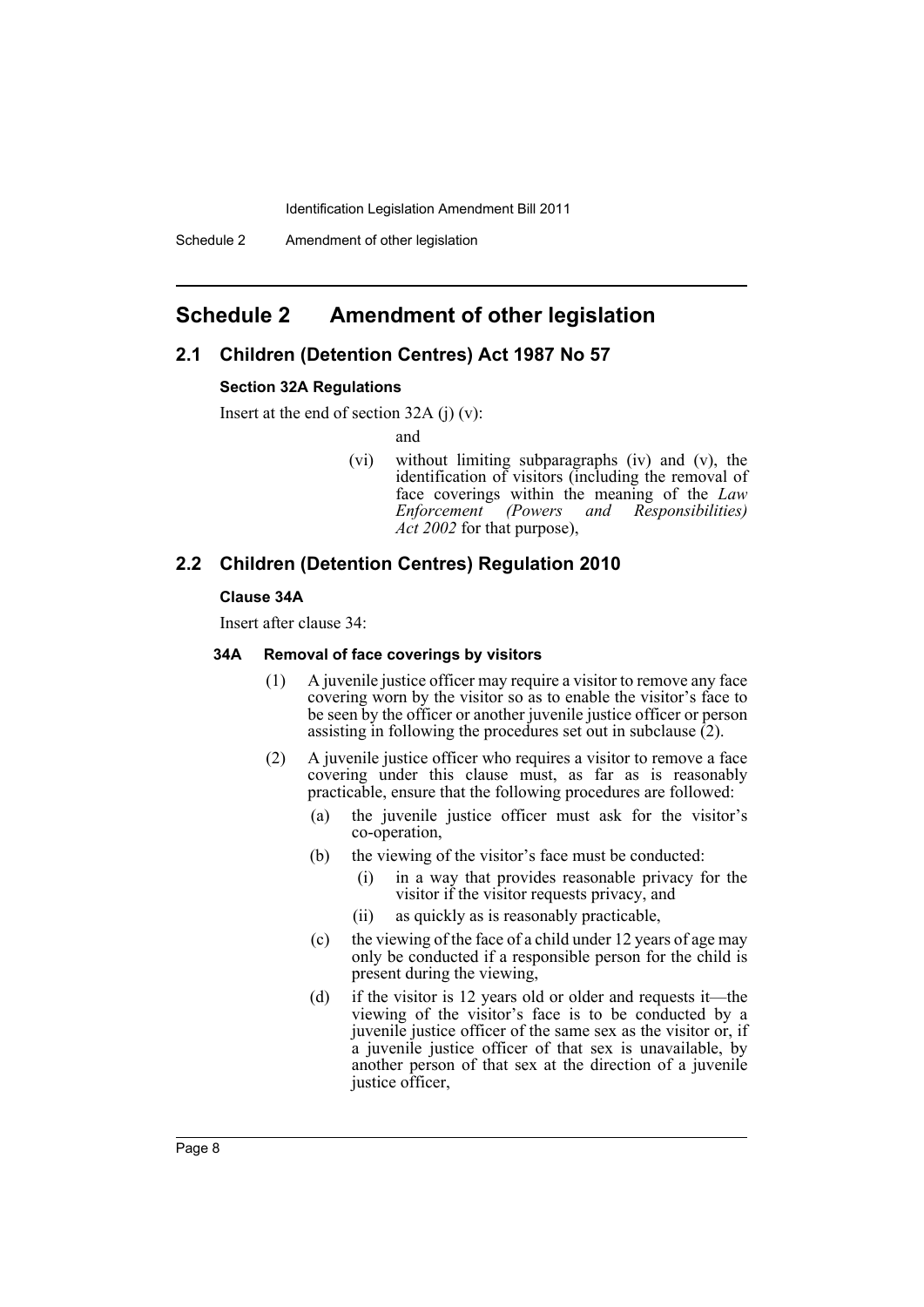Amendment of other legislation Schedule 2 and Schedule 2 and Schedule 2 and Schedule 2 and Schedule 2 and Schedule 2

- (e) if the visitor is a child under 12 years old and the responsible person for the child requests it—the viewing of the child's face is to be conducted by a female juvenile justice officer or, if a female juvenile justice officer is unavailable, by another female person at the direction of a juvenile justice officer.
- (3) It is sufficient compliance with a requirement made under this clause if only so much of the face covering as prevents the visitor's face from being seen is removed.
- (4) A juvenile justice officer may not require a visitor to remove a face covering under this clause if the visitor establishes, to the officer's satisfaction, that the visitor has a special justification for not removing the face covering.

**Note.** A special justification includes having a legitimate medical reason for not removing the face covering.

- (5) A visitor who does not comply with a requirement under this clause may be refused a visit to the detention centre.
- (6) In this clause:

*face* and *face covering* have the same meanings as they have in the *Law Enforcement (Powers and Responsibilities) Act 2002*.

*responsible person* for a child has the same meaning as it has in section 10 of the *Court Security Act 2005*.

*special justification* has the same meaning as it has in section 19B of the *Law Enforcement (Powers and Responsibilities) Act 2002*.

## **2.3 Court Security Act 2005 No 1**

## **[1] Section 4 Definitions**

Insert in alphabetical order in section 4 (1):

*face* and *face covering* have the same meanings as they have in the *Law Enforcement (Powers and Responsibilities) Act 2002*.

## **[2] Section 4 (1), definition of "personal search"**

Omit "things." from paragraph (c). Insert instead:

things,

but does not include requiring a person to remove a face covering.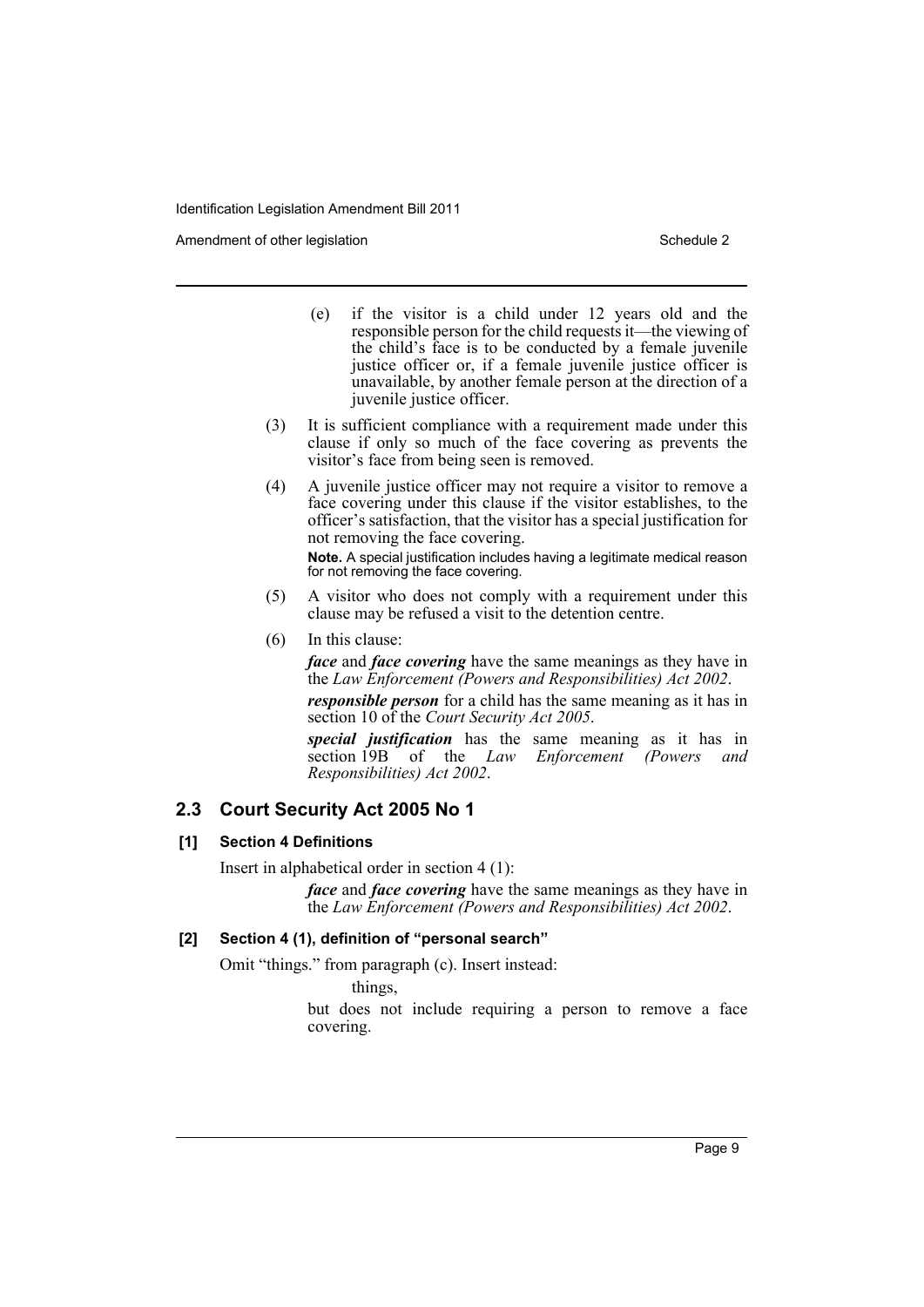Schedule 2 Amendment of other legislation

#### **[3] Section 13A**

Insert after section 13:

#### **13A Power to require removal of face coverings**

- (1) A security officer may require a person who is wearing a face covering to remove the covering so as to enable the officer, or another security officer or person assisting in following the procedures set out in subsection (2), to see the person's face if:
	- (a) the person is seeking to enter court premises, or
	- (b) the officer arrests, or has grounds for arresting, the person under this Act.

**Note.** Section 16 sets out the circumstances in which a security officer may arrest a person.

- (2) A security officer who requires a person to remove a face covering under this section must, as far as is reasonably practicable, ensure that the following procedures are followed:
	- (a) the security officer must ask for the person's co-operation,
	- (b) the viewing of the person's face must be conducted:
		- (i) in a way that provides reasonable privacy for the person if the person requests privacy, and
		- (ii) as quickly as is reasonably practicable,
	- (c) the viewing of the face of a child under 12 years of age may only be conducted if a responsible person for the child is present during the viewing,
	- (d) if the person is 12 years old or older and requests it—the viewing of the person's face is to be conducted by a security officer of the same sex as the person or, if a security officer of that sex is unavailable, by another person of that sex at the direction of a security officer,
	- (e) if the person is a child under 12 years old and the responsible person for the child requests it—the viewing of the child's face is to be conducted by a female security officer or, if a female security officer is unavailable, by another female person at the direction of a security officer.
- (3) If a security officer:
	- (a) makes a requirement of a person under subsection (1) (a) and the person fails immediately to comply with that requirement or to leave the court premises, or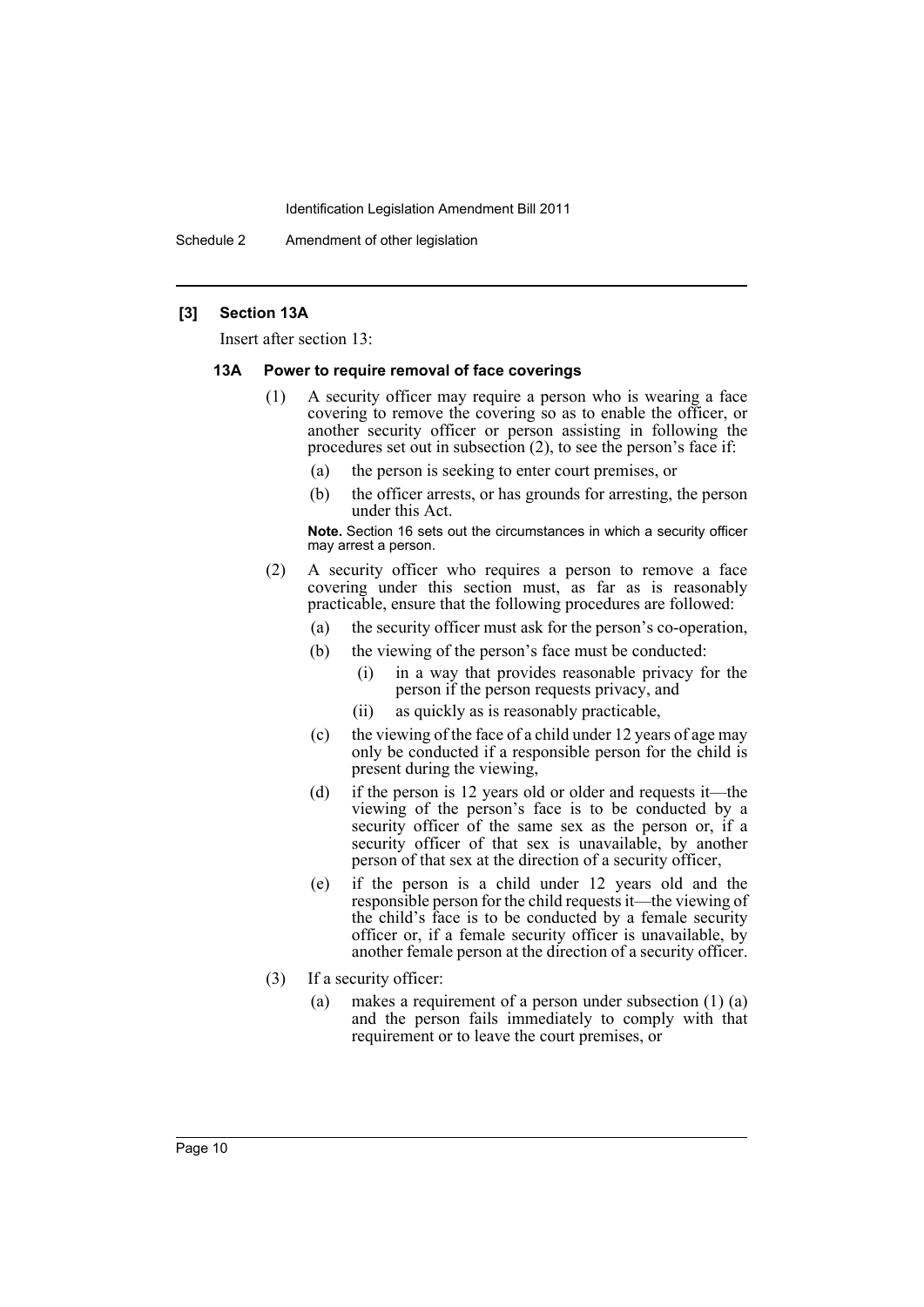Amendment of other legislation Schedule 2 and Schedule 2

(b) makes a requirement of a person under subsection (1) (b) and the person fails immediately to comply with that requirement,

the security officer may again make the requirement and, in that case, must:

- (c) where the requirement being repeated was made under subsection  $(1)$   $(a)$ —warn the person that a failure immediately to comply with the requirement or leave the court premises may be an offence, and
- (d) where the requirement being repeated was made under subsection  $(1)$  (b)—warn the person that a failure immediately to comply with the requirement may be an offence, and
- (e) provide the person with the information referred to in section 20  $(2)$   $(a)$ – $(c)$ .
- (4) A security officer may not make a requirement in accordance with subsection (3) if the person establishes, to the officer's satisfaction, that the person has a special justification for not removing the face covering.

**Note.** A special justification includes having a legitimate medical reason for not removing the face covering.

- (5) If a security officer makes a requirement of a person in accordance with subsection (3), the person must immediately:
	- (a) comply with the requirement, or
	- (b) in the case of a requirement made of a person seeking to enter court premises—leave the court premises.

Maximum penalty (subsection (5)): 5 penalty units.

- (6) It is sufficient compliance with a requirement made under this section if only so much of the face covering as prevents the person's face from being seen is removed.
- (7) This section does not limit any other power that a security officer may have under section 14 or any other provision of this Act.
- (8) In this section:

*responsible person* for a child has the same meaning as it has in section 10.

*special justification* has the same meaning as it has in section 19B of the *Law Enforcement (Powers and Responsibilities) Act 2002*.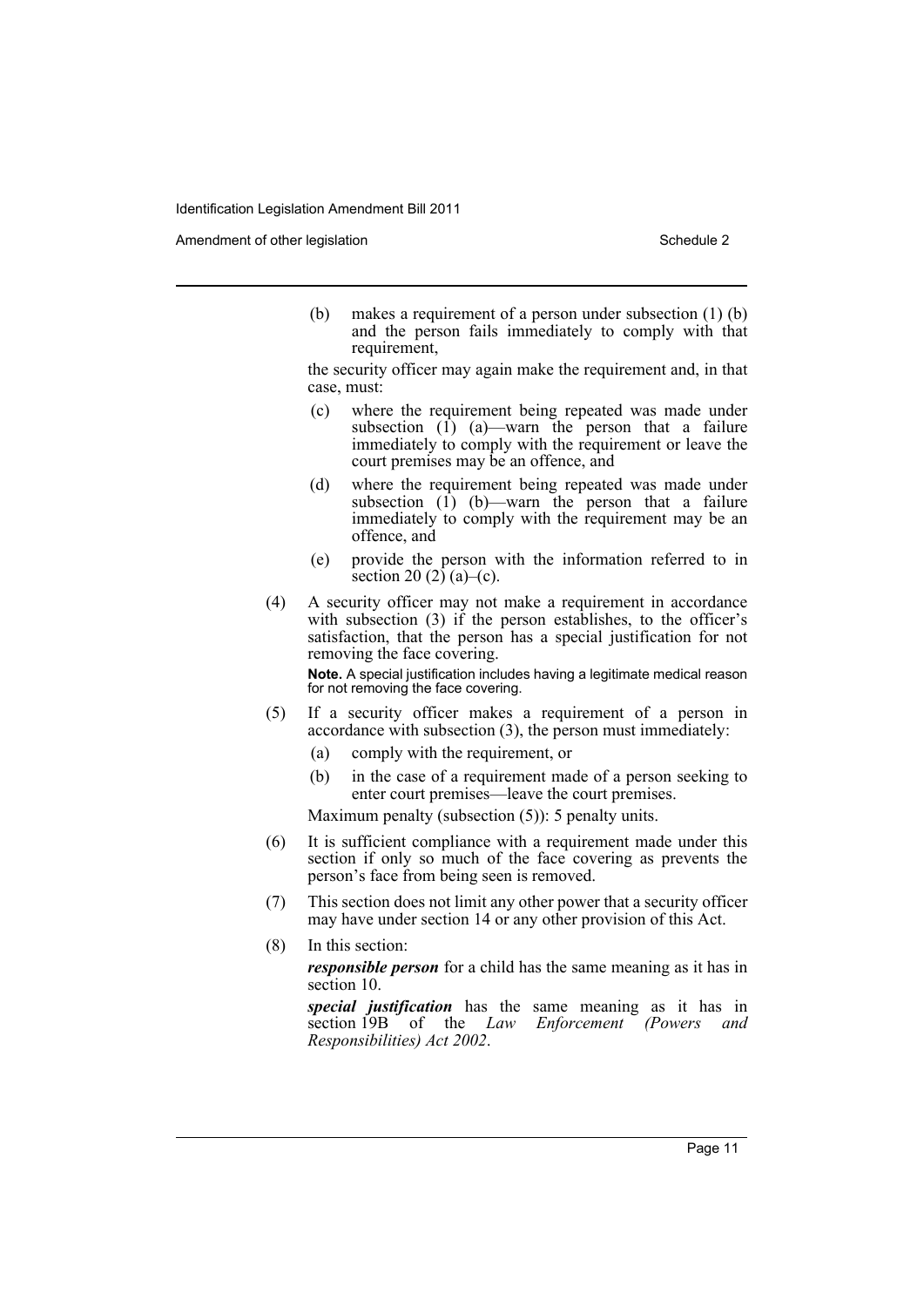Schedule 2 Amendment of other legislation

**[4] Section 20 Safeguards concerning exercise of relevant powers**

Omit "10 or 11" from section 20 (1) (a). Insert instead "10, 11 or 13A".

## **[5] Section 20 (1), note**

Omit "10 and 11". Insert instead "10, 11 and 13A".

# **2.4 Crimes (Administration of Sentences) Act 1999 No 93**

#### **[1] Section 79 Regulations**

Insert at the end of section 79 (i)  $(v)$ :

and

(vi) without limiting subparagraphs (iv) and (v), the identification of visitors (including the removal of face coverings within the meaning of the *Law Enforcement (Powers and Responsibilities) Act 2002* for that purpose),

#### **[2] Section 106ZA Regulations**

Insert at the end of section 106ZA (e) (v):

and

(vi) without limiting subparagraphs (iv) and (v), the identification of visitors (including the removal of face coverings within the meaning of the *Law Enforcement (Powers and Responsibilities) Act 2002* for that purpose),

## **2.5 Crimes (Administration of Sentences) Regulation 2008**

**[1] Clause 89 Proof of identity of visitor and purpose of visit may be required**

Insert after clause 89 (2):

- (2A) An authorised officer may require a visitor to remove any face covering worn by the visitor so as to enable the visitor's face to be seen by the officer or another authorised officer or person assisting in following the procedures set out in subclause (2B).
- (2B) An authorised officer who requires a visitor to remove a face covering under subclause  $(2\vec{A})$  must, as far as is reasonably practicable, ensure that the following procedures are followed:
	- (a) the authorised officer must ask for the visitor's co-operation,
	- (b) the viewing of the visitor's face must be conducted: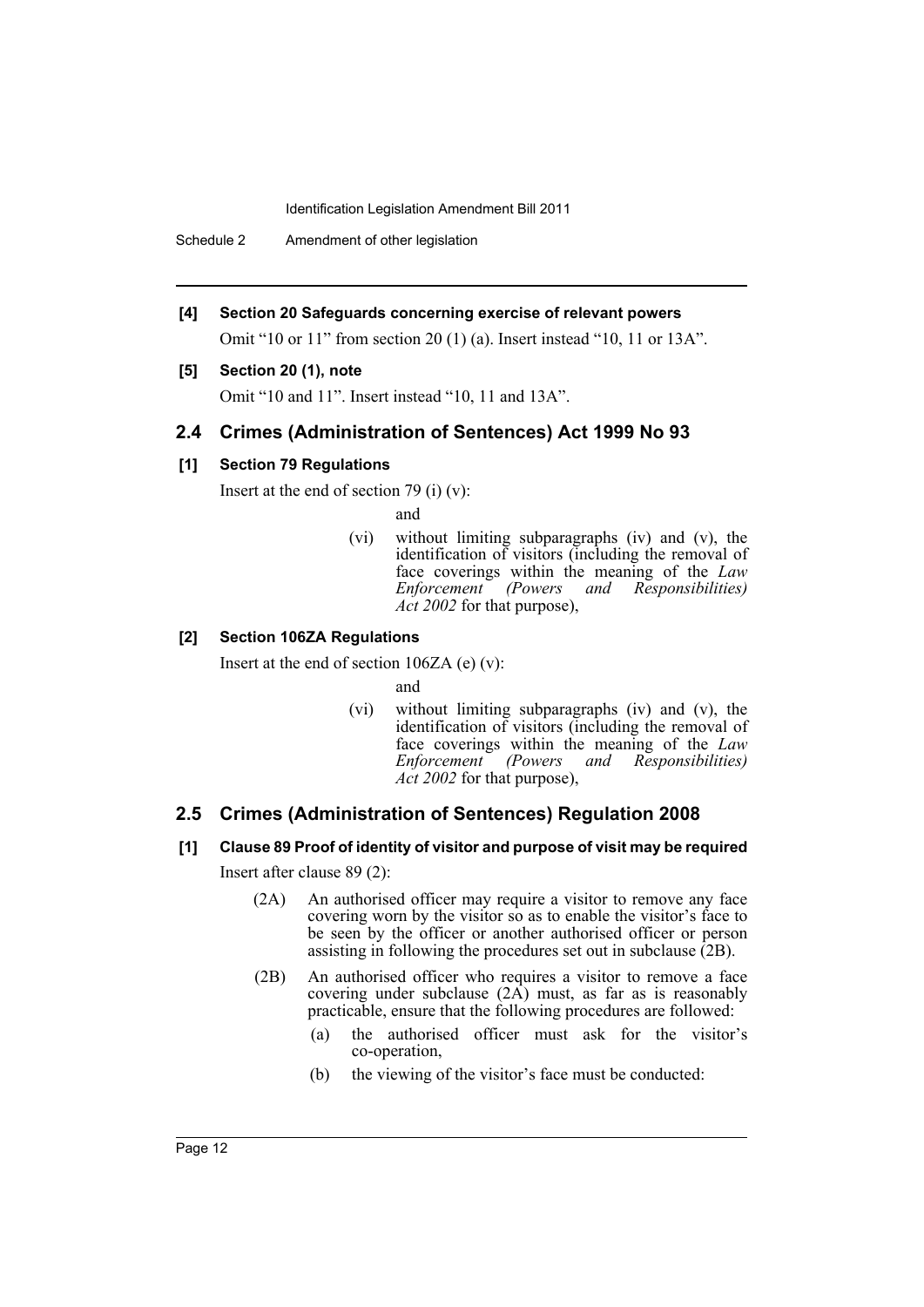Amendment of other legislation Schedule 2 and Schedule 2 and Schedule 2 and Schedule 2 and Schedule 2 and Schedule 2

- (i) in a way that provides reasonable privacy for the visitor if the visitor requests privacy, and
- (ii) as quickly as is reasonably practicable,
- (c) the viewing of the face of a child under 12 years of age may only be conducted if a responsible person for the child is present during the viewing,
- (d) if the visitor is 12 years old or older and requests it—the viewing of the visitor's face is to be conducted by an authorised officer of the same sex as the visitor or, if an authorised officer of that sex is unavailable, by another person of that sex at the direction of an authorised officer,
- (e) if the visitor is a child under 12 years old and the responsible person for the child requests it—the viewing of the child's face is to be conducted by a female authorised officer or, if a female authorised officer is unavailable, by another female person at the direction of an authorised officer.
- (2C) It is sufficient compliance with a requirement made under subclause (2A) if only so much of the face covering as prevents the visitor's face from being seen is removed.
- (2D) An authorised officer may not require a visitor to remove a face covering under subclause (2A) if the visitor establishes, to the officer's satisfaction, that the visitor has a special justification for not removing the face covering.

**Note.** A special justification includes having a legitimate medical reason for not removing the face covering.

#### **[2] Clause 89 (3)**

Insert "or (2A)" after "subclause (1)".

## **[3] Clause 89 (4)**

Insert after clause 89 (3):

(4) In this clause:

*face* and *face covering* have the same meanings as they have in the *Law Enforcement (Powers and Responsibilities) Act 2002*.

*responsible person* for a child has the same meaning as it has in section 10 of the *Court Security Act 2005*.

*special justification* has the same meaning as it has in section 19B of the *Law Enforcement (Powers and Responsibilities) Act 2002*.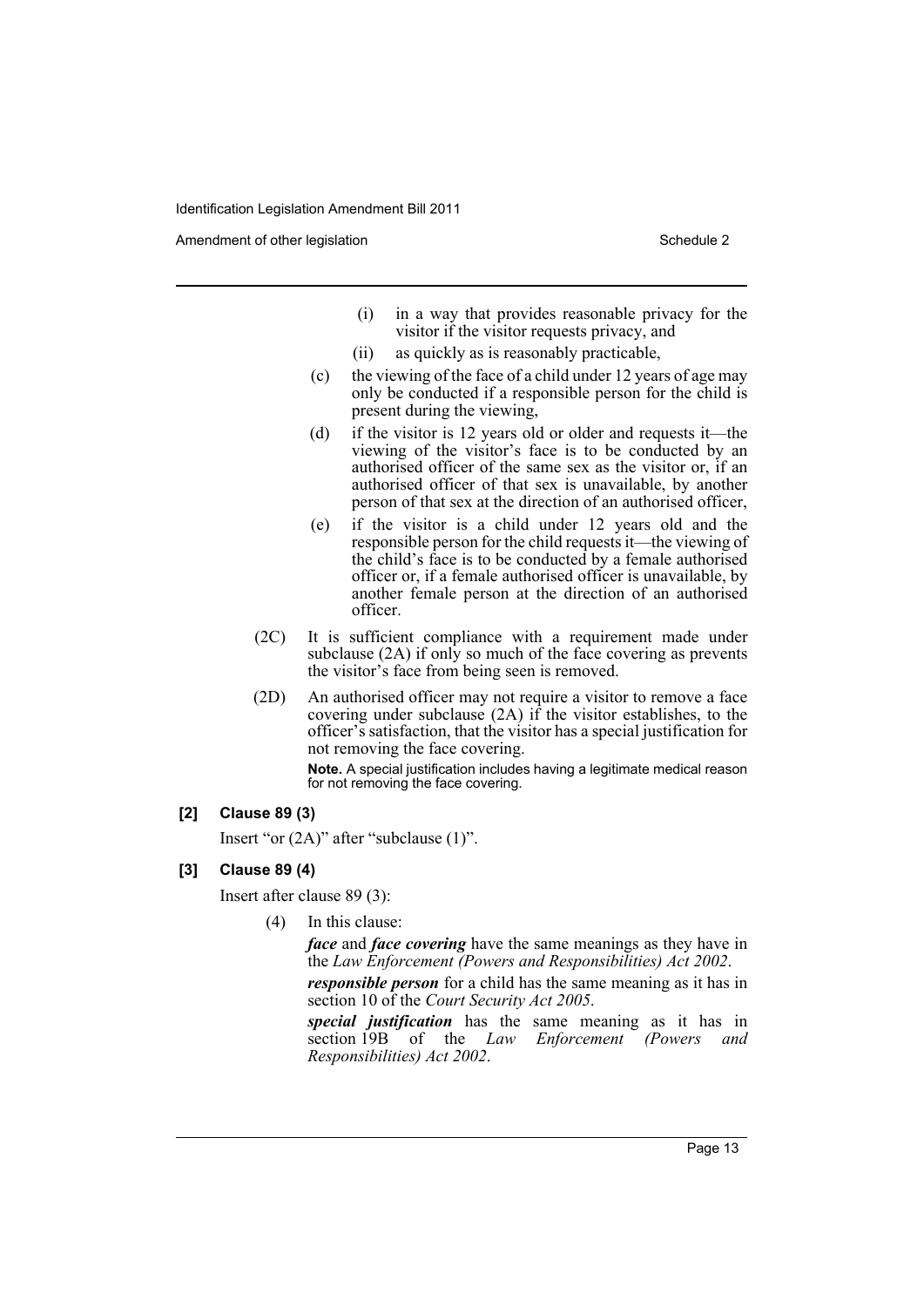Schedule 2 Amendment of other legislation

# **2.6 Oaths Act 1900 No 20**

#### **Part 6**

Insert after Part 5:

# **Part 6 Miscellaneous**

#### **34 Identification of person making statutory declaration or affidavit**

- (1) A person who takes and receives a statutory declaration or affidavit in this State (an *authorised witness*):
	- (a) must see the face of the person making the declaration or affidavit, and
	- (b) must know the person who makes the declaration or affidavit or confirm the person's identity in accordance with the regulations, and
	- (c) must certify on the declaration or affidavit in accordance with the regulations that this section has been complied with.

Maximum penalty (on summary conviction before the Local Court): 2 penalty units.

- (2) An authorised witness may request a person who is seeking to make a statutory declaration or affidavit to remove so much of any face covering worn by the person as prevents the authorised witness from seeing the person<sup>3</sup> face.
- (3) The regulations may make provision for or with respect to compliance with this section and, in particular, may:
	- (a) provide that a person is not known to an authorised witness unless the authorised witness has known the person for a minimum specified period, and
	- (b) provide for the steps that will satisfy the requirement to confirm the identity of a person making a statutory declaration or affidavit (including prescribing the kinds of documentation that may or must be relied on for that purpose), and
	- (c) exempt an authorised witness from the requirement to comply with subsection (1) (a) for medical or other reasons.
- (4) A failure to comply with this section does not affect the validity of any statutory declaration or affidavit.